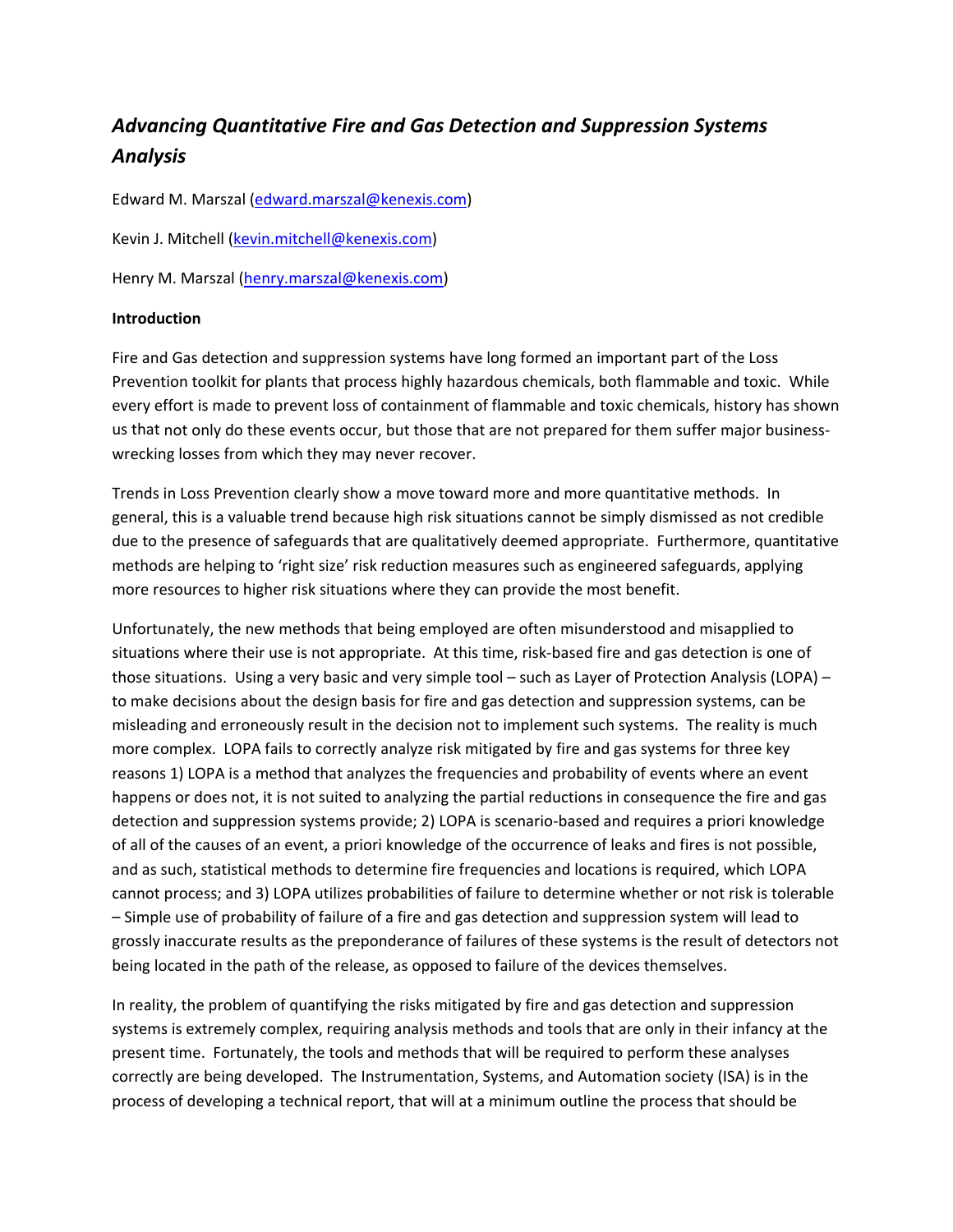undertaken to quantitatively analyze fire and gas detection and suppression systems, and the tools that will be required for the recommended analyses are also under development.

In this paper, the authors are presenting a basic analysis framework and proposing nomenclature for the purposes of standardizing analysis methods. The paper will address in some depth, the problem of quantifying optical fire detection system performance, at least in the Geographic Coverage sense, and will allude to the future steps that will be required to extend the analysis to Scenario Coverage for fire detection and then Scenario Coverage for gas detection.

# **Defining Optical Fire Detector Performance**

The objective of a quantitative fire and gas detection and suppression system analysis, ultimately, would be to verify that the quantitative level of risk posed by fires and gas releases is below a tolerable level. In order to know this, one would have to know the frequency at which fire and gas release events occur, and the degree of harm caused by these releases. The frequency can be estimated using statistical "leak rates" of common pieces of process equipment. This methodology should be very familiar to practitioners of Quantitative Risk Analysis (QRA) as it has been performed for a significant period of time of a good degree of success. The degree of harm posed by a release, on the other hand is a more complex analysis. It requires knowledge of the effects and consequences of a release event (which again can be estimated using traditional QRA techniques such as dispersion modeling and fire and explosion modeling) and also the ability of a fire and gas detection and suppression system to identify and act on the incident. This is where the shortfall in tools and techniques evidences itself. This is also where this paper endeavors to advance the state of the art by proposing terms of analysis and a general framework for analysis.

Quantifying the performance of a fire detector requires one to have two general categories of information. Specifically, information is required with respect to the detectors 1) capabilities and 2) positioning. Information regarding the capabilities of a fire detector should include the magnitude of fire that can be detected, and the distance(s) at which a fire can be detected with respect to the device. Information regarding the positioning should include not only the location of the device but also how it is oriented with respect to the room or other fire analysis area in which the detector is contained.

After this information is known, fire detector performance then becomes a tortured exercise in analytical geometry. At the elevation of interest, the area that is covered by the detector is the conic section that represents the intersection of the 'cone of vision' of the detector device and the plane formed by the elevation of interest. As a result, the projection can be an ellipse, parabola, or hyperbola. This analysis simply yields the 'unobstructed' coverage of a detector, the analysis is then further complicated by the fact that any obstructions to the line of sight of a detector need to be considered in the analysis. This is performed by projecting the shape of the obstruction as a shadow onto the plane of the elevation of interest. Finally, the viewable areas and the obstruction shadow projections from all of the potentially many detectors that form a specific detector array need to be aggregated to determine their overall effectiveness.

## **Fire Detector Properties**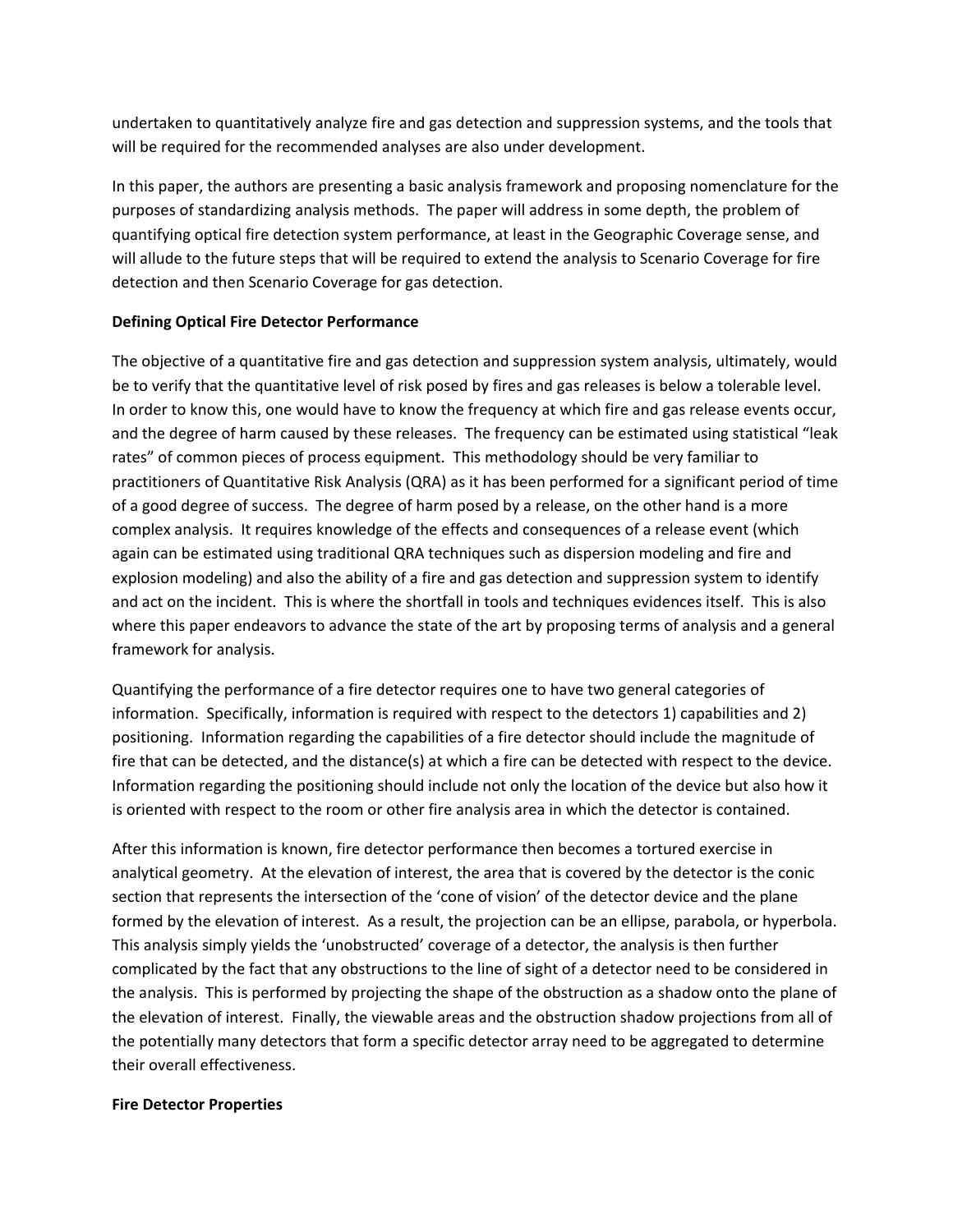In order to quantify the performance of a fire detection system, the performance of the detector itself should be known. Fire detector vendors typically define performance in one of two ways (or both). Some vendors provide drawings that show a 'cone of vision'. This drawing visually displays the extents at which a 'typical fire' (usually a 1ft x 1ft pan of heptane) can be seen. Other times, only the ultimate distance at which the fire can be seen is presented in addition to angles away from the line at sight at which a fire is detectable.

The authors suggest that the following parameters should be utilized to study the performance of fire detectors.

- DF Detection Distance (Far Field)
- DN Detection Distance (Near Field)
- H Sweep Angle, Horizontal Plane
- V Sweep Angle, Vertical Plane

The first parameter of interest, is the distance at which a fire can be detected. DF, or detection distance in the far field, represents the furthest distance at which a fire of interest can be detected. It is important to note that the fire must be larger than a certain threshold size before it is detectable. The distance will vary depending on the specific detector and the sensitivity settings implemented on the detector. The near field detection distance (DN) is also important. This parameter represents the nearest that a fire can be detected. If a fire is too close to a detector, some detector models can not accurately determine that it is a fire because too large of a fraction of its field of view is engulfed in the fire, preventing its detection algorithms from making the correct assessment.

*Figure 1* presents two fire detector coverages. The first has a DF of 75 ft and a DN of 0 ft, and the second has a DF of 100 ft and a DN of 25 ft.





The two sweep angles define the shape of the 'cone of vision'. In reality, the 'cone of vision' is not actually a cone. A cone of vision implies that the cross section perpendicular to the line of sight of the detector would form a circle (i.e., the detected distance in the vertical and horizontal directions would be equal). In reality, this is often not the case. Very frequently, optical fire detectors have different abilities to detect fires in the horizontal and vertical directions. As such, it is important for analysts of fire detection performance to consider a device's abilities in both directions. The authors chose to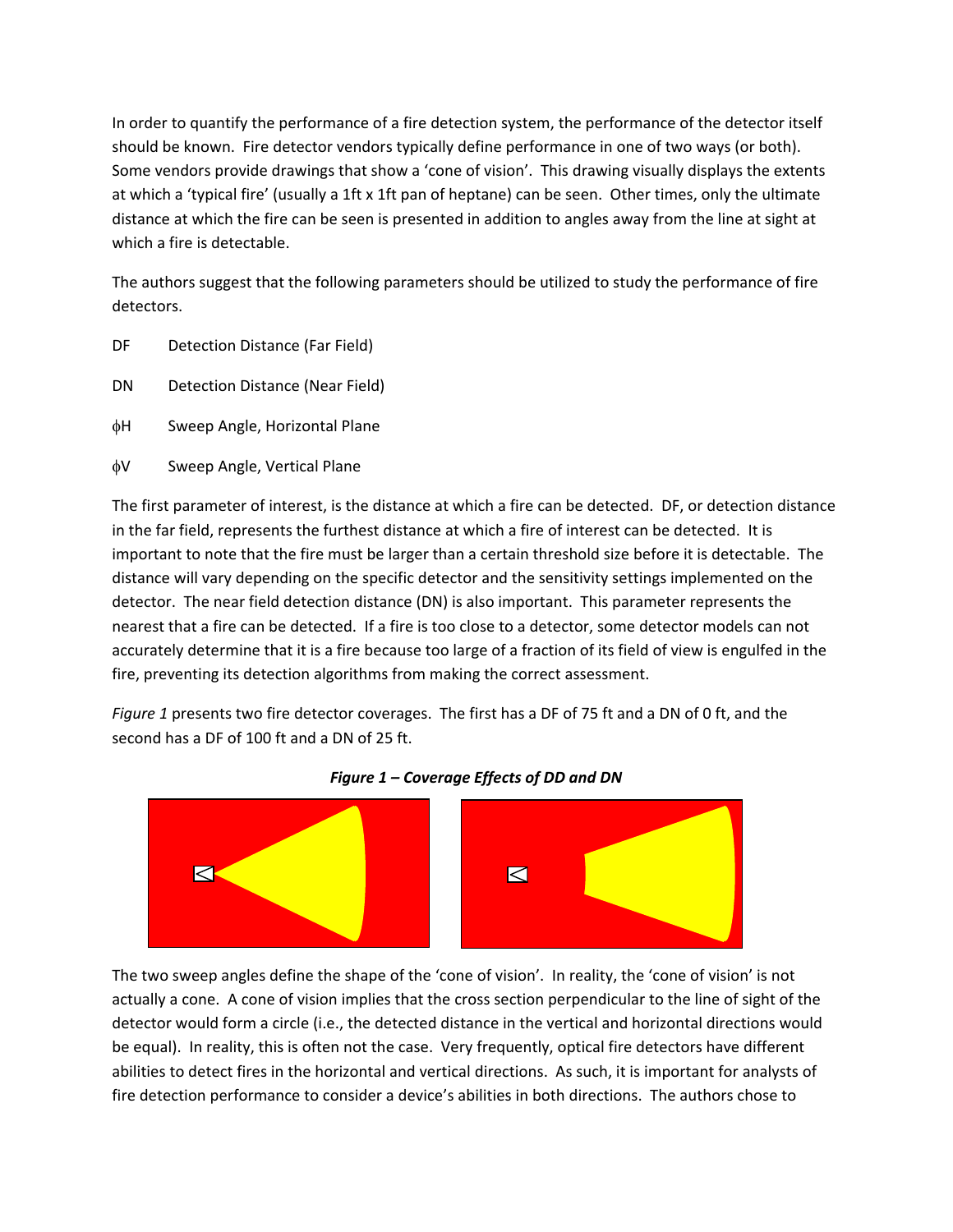quantify this phenomena with two variables called horizontal and vertical sweep angles. A sweep angle is the total angle (in each direction) that the detector is capable of viewing. See *Figure 2*.

Horizontal Sweep Vertical Sweep

*Figure 2 – Horizontal and Vertical Sweep Angles*

## **Fire Detector Location**

Given that the performance parameters of specific fire detector devices are known, the number, location, and orientation of the detectors further defines the abilities of a fire detection system. In the experience of the authors, the following parameters should be utilized to define each detector in the detector array.

- X Distance from the analysis area origin in the 'x' direction
- Y Distance from the analysis area origin in the 'y' direction
- Z Elevation of the detector (i.e., distance from the analysis origin in the 'z' direction)
- $\phi$ R Angle of rotation
- D Angle of Declination

When performing the analysis, each detector most first be located. In order to do this, the analysis area is considered in a Cartesian coordinate system, where one corner of the analysis area is the origin (i.e., the zero point). After the origin is defined, the location of detectors is defined with three parameters, X, Y, and Z, where X and Y define distance from the origin in the horizontal plane and Z defines the height of the detector from the floor (or more correctly, the distance from the analysis space origin in the vertical direction).

The angle of rotation and the angle of declination determine the detector's orientation, or where the detector is "pointing". The orientation of the detector ultimately determines the shape and location of its projected area of coverage of the plane formed by the elevation of interest. Consider *Figure 3*. This figure includes three areas of coverage that can be made from a single detector location by varying its orientation parameters. The detector is at a set location, and in this example its vertical and horizontal sweeps are the same magnitude. The first item shows a declination angle of 90 degrees (i.e., pointing straight down). The second shows a declination angle of 80 degrees and a rotation angle of 90 degrees. The last item shows a declination angle of 80 degrees and a rotation angle of 45 degrees.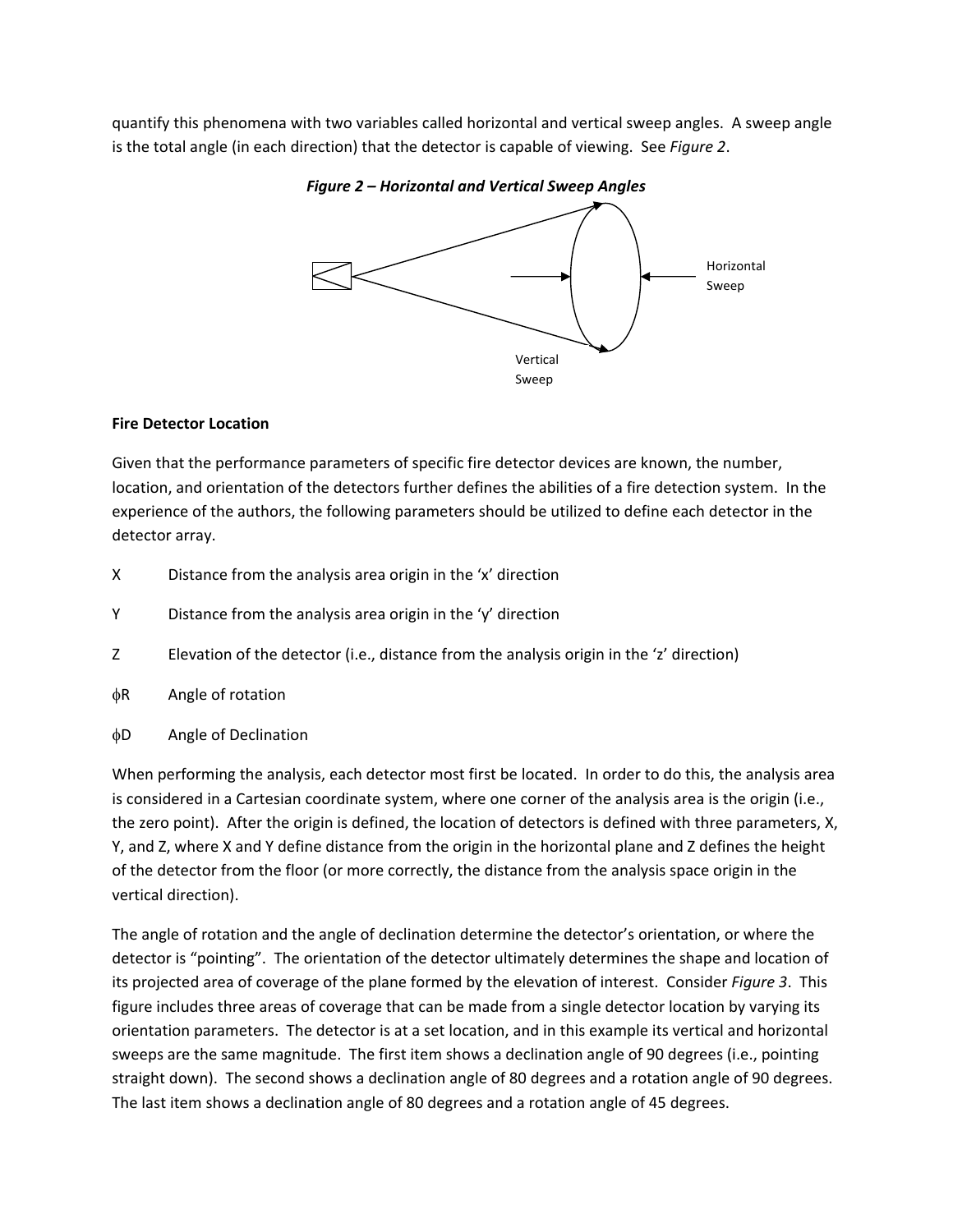#### *Figure 3 – Coverage Effects of Detector Orientation*



#### **Considering obstructions**

Simply projecting the "cone of vision" of a detector, considering its location, onto the plane of interest (or more correctly, all applicable planes) is not the end of the analysis. The steps presented above will provide an intermediate analysis point that can be referred to as Unobstructed Geographic Coverage. The next analysis step will be to consider the shadows in coverage generated by obstructions. After obstructions are considered, the resulting data is referred to as Geographic Coverage. In practice, geographic coverage is presented in two ways. First, there is a plan view graphic depiction of geographic coverage, this plot is very helpful to fire and gas detection system designers because it visually illustrates what portions of a protected area can and cannot be 'seen' by the existing detector array. The other result of this analysis comes in the form of a numerical coverage figure. The Geographic Coverage figure is essentially the area (at the plane of interest, or the summation of all planes of interest) that can be 'seen' by the given detector array, divided by the total area. This numerical figure can subsequently be used as a design criteria that should be considered during the detector layout process.

#### **Making the Move to Scenario Coverage**

The discussion above talks in great detail about Geographic Coverage, but Geographic Coverage has its limitations. In order to utilize the results quantitatively, the objective must be to determine Scenario Coverage. It is most important to know not what percentage of an area can be "seen" by a fire detector, but what fraction of 'fire scenarios' can be seen. When a Geographic Coverage analysis is performed it reflects the ability of the detector to see 'points' that generate a certain level of thermal radiation. In reality, a fire cannot be a point, which is infinitely small. Real fires have volume. In order for a fire to reach the amount of thermal energy input that can be seen by a typical fire detector, it must usually have a significant volume. As such, even though a portion of a room might be obstructed by a piece of equipment, a 'fire of concern' might result in a projected area to the fire detector that is large enough to spill out either side of the obstruction, allowing the fire case to be seen even though part of the fire was obstructed. Geographic Coverage significantly understates the actual scenario coverage.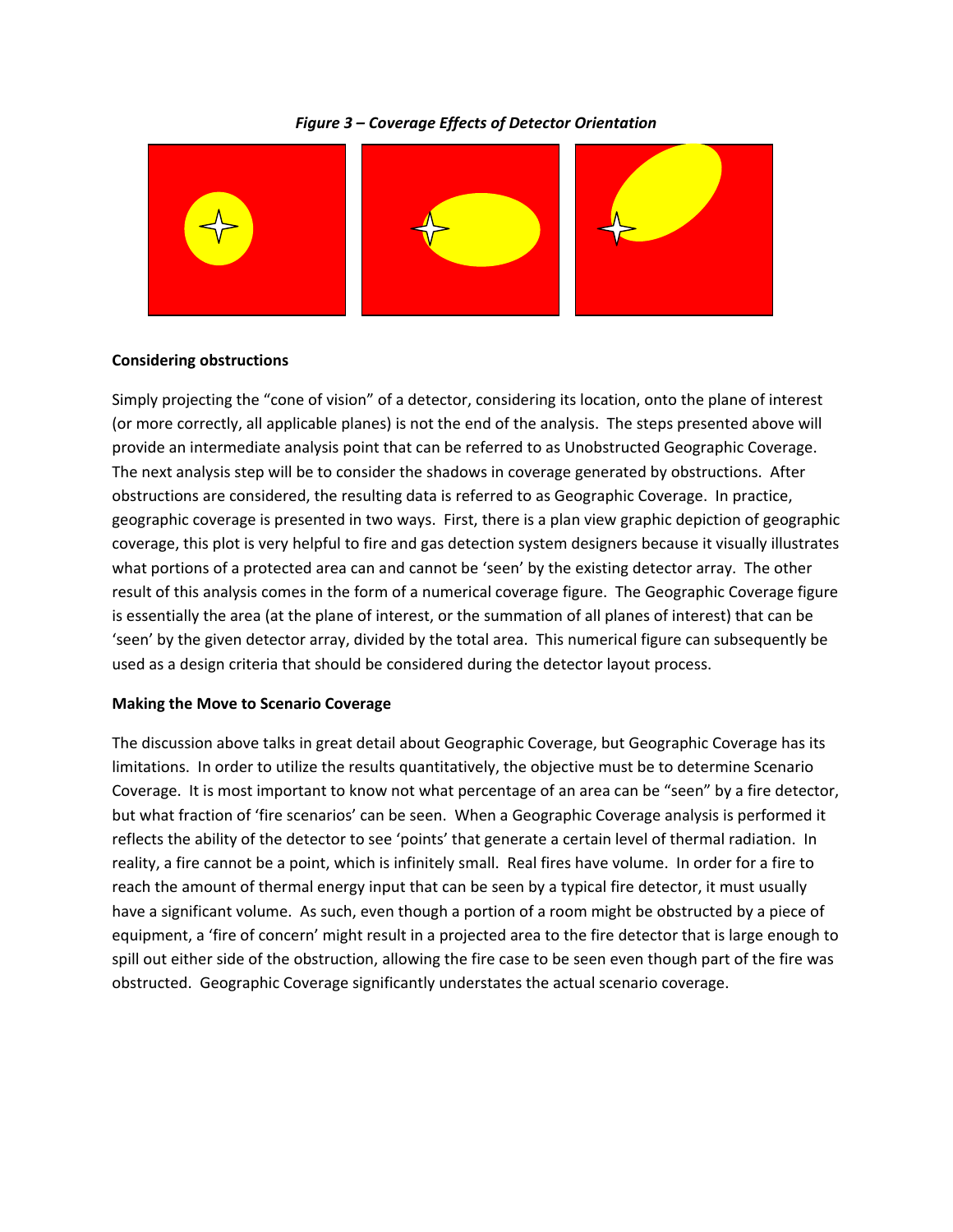## **Benefits of Geographic Coverage**

While geographic coverage does not provide a comprehensive quantitative target to measure against and achieve, performing the analysis can be very beneficial even if the only result is quantitatively looking at the graphical results to see if they demonstrate some oversight in the expert judgment layout or possible error in the heuristics that were used for laying out the detector array. Some early attempts at utilizing geographic coverage directly were not well accepted in industry because the analyses were performed by equipment vendors and often resulted in specification of much more equipment than expected and the experts, using their heuristic methods, deemed as necessary. This "over instrumented" specification was typically the result of attempting to reach a very high level of Geographic Coverage, which as described earlier, might not have been necessary because Geographic Coverage is typically so much less than actual scenario coverage.

Consider the following example of a well bay that had its fire detectors placed by heuristics. *Figure 4* shows the equipment layout on the deck.



## *Figure 4 –Wellbay Example*

A fire detector performance analysis was performed utilizing the approach outlined above, which resulted in the geographic coverage shown in *Figure 5*.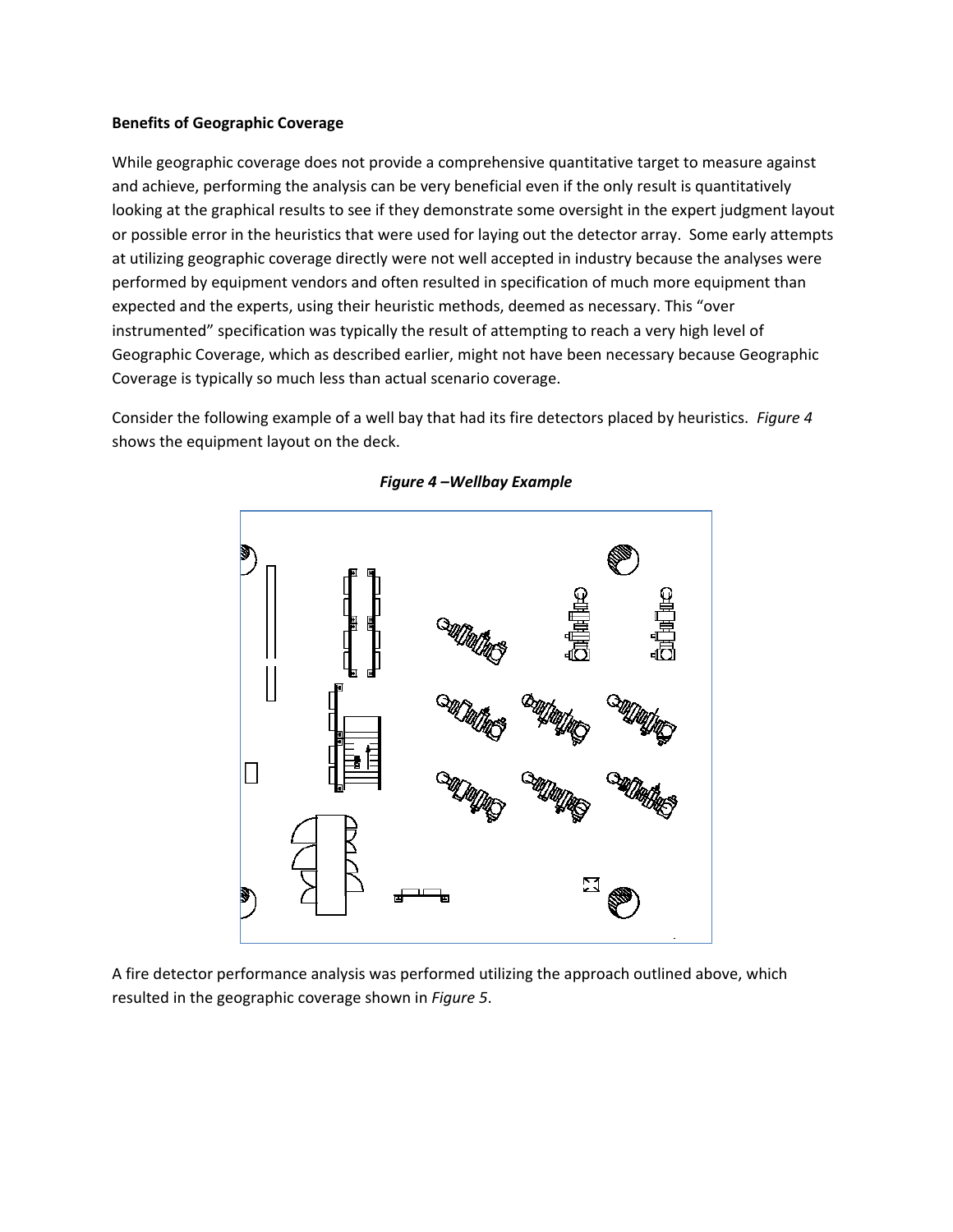

## *Figure 5 –Baseline Detector Coverage*

The analysis shows that the geographic coverage is 62% (sum of green and yellow areas, which are covered by at least one detector). Coverage is limited by obstructions including wellheads, piping, cable trays, panels, and junction boxes. In this case, only two optical flame detectors were provided in the analysis based on heuristics. A geographic coverage of 62% is quantitative figure that allows for optimization of the design, but it does not provide the most relevant information. Qualitative inspection of the results shows that the current layout of the detectors results in a gap in coverage on one side of the well bay. This situation is unacceptable for a number of reasons, including being a violation of some qualitative rules of detector placement. As this example clearly demonstrates, even though the absolute value of Geographic Coverage, may have limited value, visual inspection of the results of Geographic Coverage provides significant insights and benefit to the fire and gas detector placement process.

## **Extending the Analysis to Gas Detection**

As can be clearly shown in the discussion this far, quantitative analysis of fire risk is not a simple matter. The analysis of gas leaks is at least as difficult, and potentially even more complex due to the difficulty in defining the 'shapes' that are generated by gas leaks, and thus must be intersected by the gas detectors "field of vision". Determining the 'shape' of a gas leak is currently done by utilizing similarity models. As practitioners of QRA know, these models are only accurate when the release is unobstructed and results are only considered for the far field. In the case of fire and gas detection and suppression systems, the release is almost always obstructed and only the near field is relevant to the analysis. Prior to being able